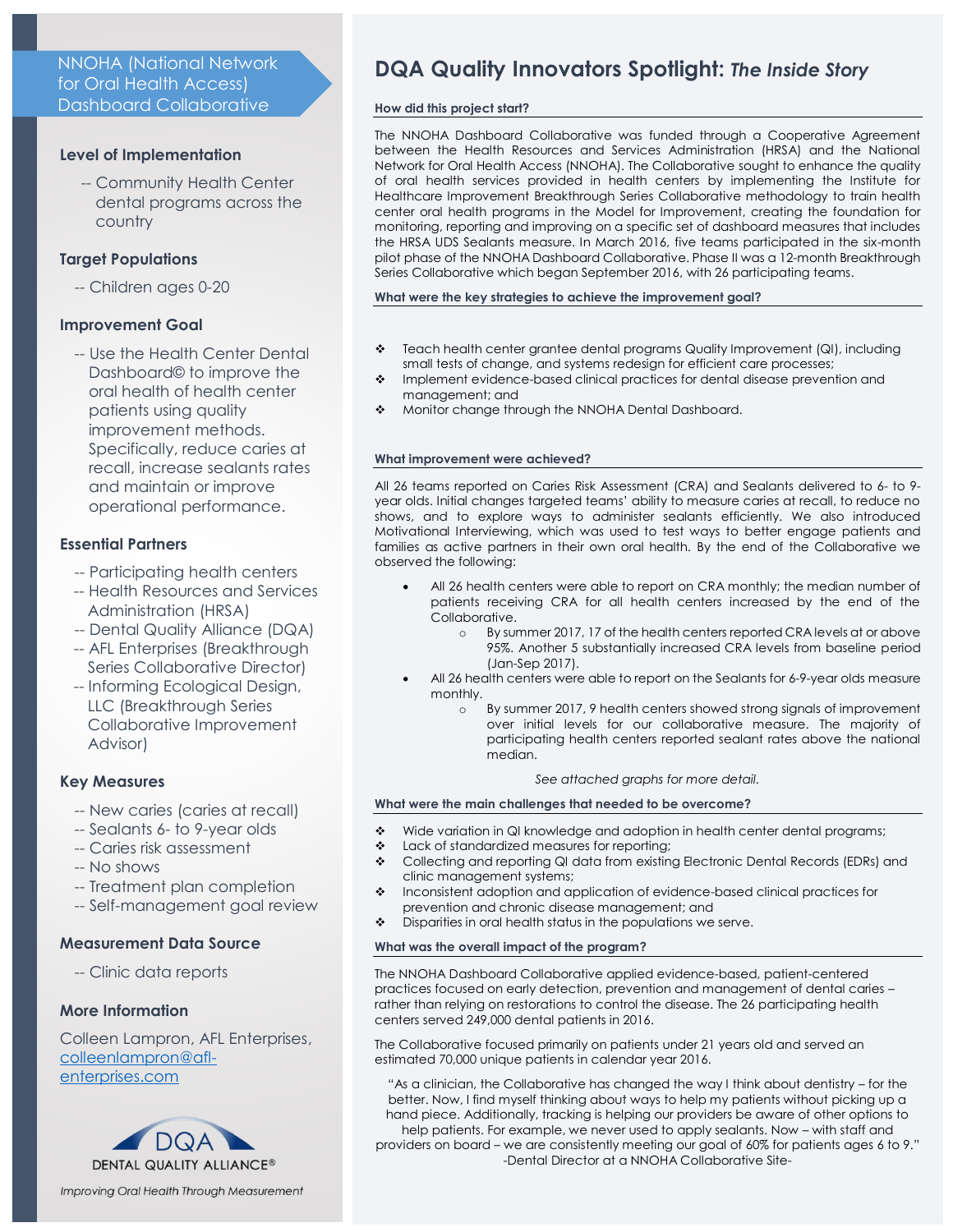# NNOHA (National Network for Oral Health Access) Dashboard Collaborative

In October 2017, NNOHA launched a third Collaborative, working with 42 new health centers, applying what we learned from previous years.

Total Collaborative funding is approximately \$350K per phase, and includes staffing, expert faculty and consultants, and three in-person learning sessions for 85 participants

#### **OPINION: What would it take to spread this change?**

- So far, NNOHA has supported nearly 70 health centers to implement quality improvement in their dental programs. Additional funding to NNOHA for Learning Collaboratives could greatly help to spread this change to even more health centers across the country to continue teach health center dental programs how to incorporate QI methods.
- Include more oral health/dental initiatives at Institute for Healthcare Improvement to further develop improvement science in dental practice;
- Work with EDR vendors to support the adoption of quality metrics across the oral healthcare delivery system.



#### Improving Oral Health Through Measurement

2017-006 Dental Quality Alliance © The *DQA Quality Innovators Spotlight* (QIS) compiles quality improvement stories from around the nation to share knowledge and spread successful changes regardless of whether DQA was involved in the project. Inclusion in the QIS in no way implies DQA's endorsement of a program.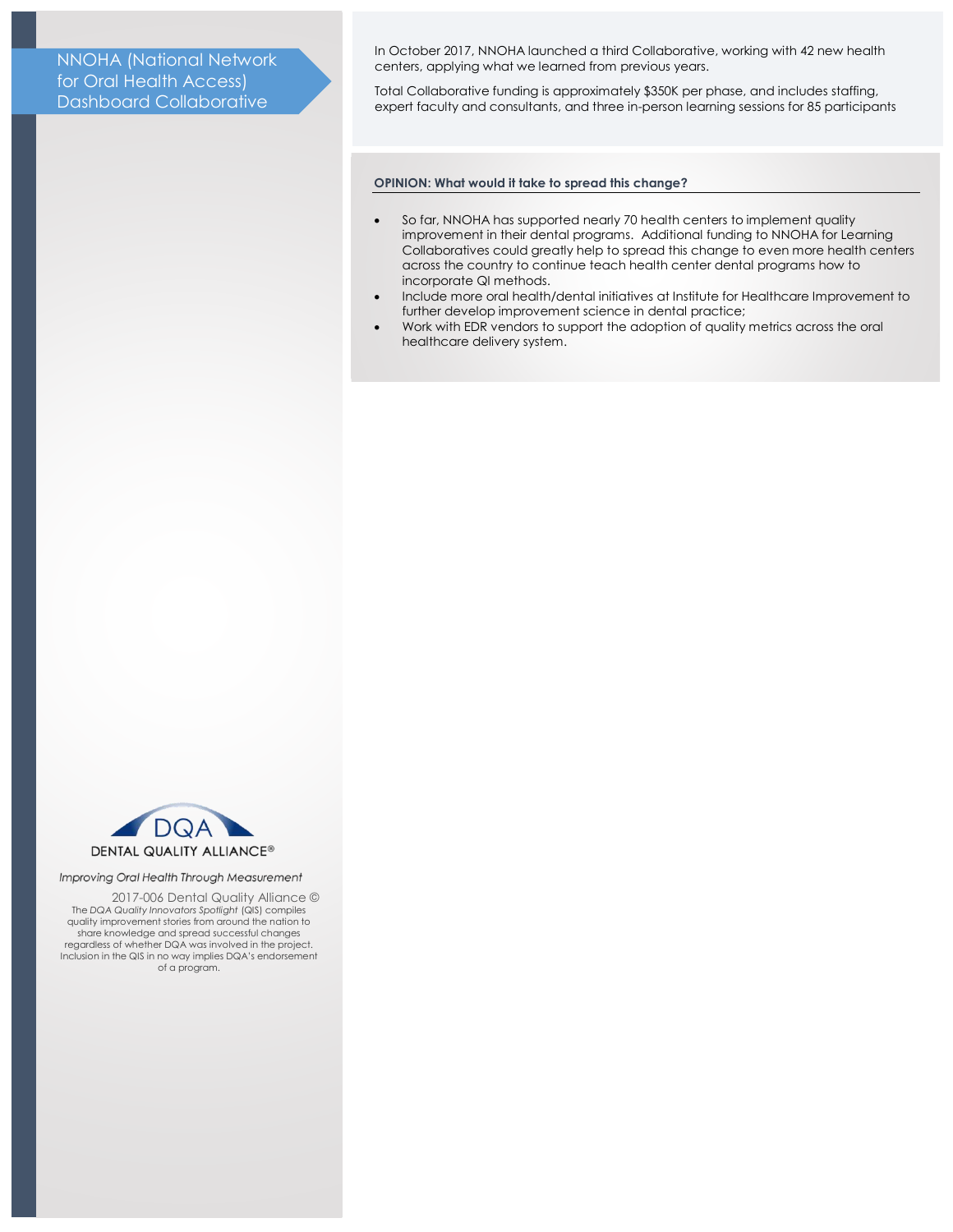# **DQA Quality Innovators Spotlight: The Inside Story NNOHA (National Network for Oral Health Access) Dashboard Collaborative September 2016 – September 2017**

# **Caries Risk Assessment**

All 26 health centers were able to report on CRA monthly; the median number of patients receiving CRA for all health centers increased by the end of the Collaborative.

By summer 2017, 17 of the health centers reported CRA levels at or above 95%. Another 5 substantially increased CRA levels from baseline period (Jan-Sep 2017).

(Note that the health centers in the bottom two rows (S-Z) of the display have small numbers of patients which accounts for the greater variation in the time series. Health Center V, for example, reported denominators between 15 and 54 patients for the CRA measure. Health Center Z's median monthly denominator for CRA is 10 patients. At the other extreme, Health Center A typically reported more than 2000 patients in the monthly denominator for CRA and Health Center B reported more than 1000 patients in the monthly denominator.)